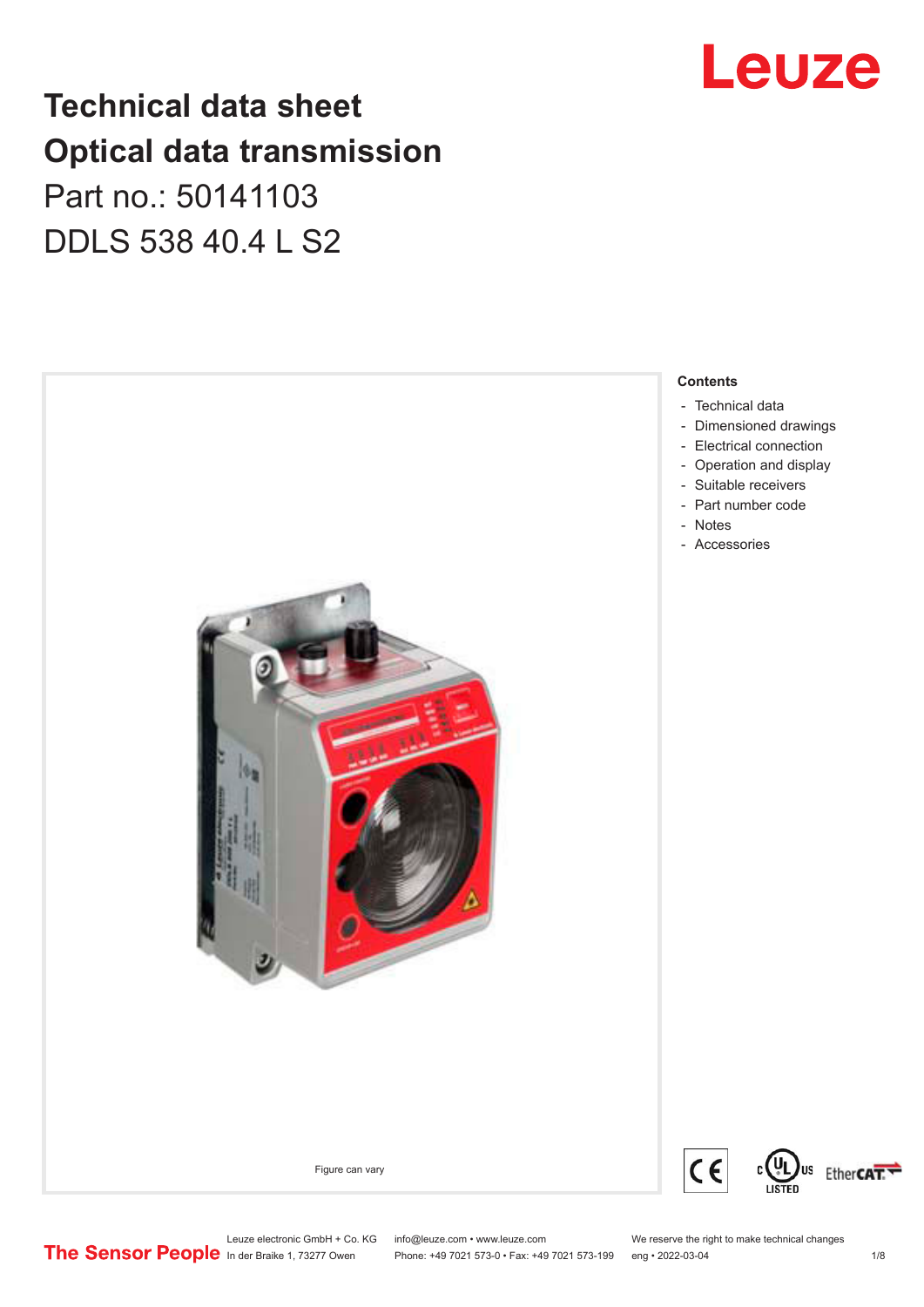#### <span id="page-1-0"></span>**Technical data**

# Leuze

| <b>Basic data</b>                              |                                       |
|------------------------------------------------|---------------------------------------|
| <b>Series</b>                                  | <b>DDLS 500</b>                       |
| <b>Special version</b>                         |                                       |
| <b>Special version</b>                         | Integrated laser alignment aid        |
|                                                | Not influenced by reflective surfaces |
|                                                | Operation of parallel light axes      |
|                                                |                                       |
| <b>Optical data</b>                            |                                       |
| <b>Working range</b>                           | 100  40,000 mm                        |
| <b>Light source</b>                            | Laser                                 |
| <b>Transmission frequency</b>                  | F4                                    |
| Usable opening angle transmitter               | $1^{\circ}$                           |
| <b>Electrical data</b>                         |                                       |
|                                                |                                       |
| Performance data                               |                                       |
| Supply voltage U <sub>B</sub>                  | 18  30 V, DC                          |
|                                                |                                       |
| <b>Inputs</b>                                  |                                       |
| Number of digital switching inputs             | 1 Piece(s)                            |
| Outputs                                        |                                       |
| Number of digital switching outputs 1 Piece(s) |                                       |
|                                                |                                       |
| <b>Interface</b>                               |                                       |
| <b>Type</b>                                    | EtherCAT link down 5 ms, EtherCAT     |
|                                                | Safety-over-EtherCAT (FSoE)           |
| <b>Connection</b>                              |                                       |
|                                                |                                       |
| <b>Number of connections</b>                   | 2 Piece(s)                            |
| <b>Connection 1</b>                            |                                       |
| <b>Type of connection</b>                      | Connector                             |
| <b>Designation on device</b>                   | <b>POWER</b>                          |
| <b>Thread size</b>                             | M12                                   |
| <b>Type</b>                                    | Male                                  |
| No. of pins                                    | 5-pin                                 |
| Encoding                                       | A-coded                               |
|                                                |                                       |
| <b>Connection 2</b>                            |                                       |
| <b>Type of connection</b>                      | Connector                             |
| <b>Designation on device</b>                   | <b>BUS</b>                            |
|                                                |                                       |

**Type** Female **No. of pins** 4 -pin **Encoding** D-coded

| <b>Mechanical data</b>                                        |                           |
|---------------------------------------------------------------|---------------------------|
| Dimension (W x H x L)                                         | 100 mm x 156 mm x 99.5 mm |
| <b>Housing material</b>                                       | Metal                     |
| Net weight                                                    | 1,185q                    |
|                                                               |                           |
| <b>Operation and display</b>                                  |                           |
| Type of display                                               | Bar graph                 |
|                                                               | I FD                      |
|                                                               |                           |
| <b>Environmental data</b>                                     |                           |
| Ambient temperature, operation                                | $-550 °C$                 |
| Ambient temperature, storage                                  | $-3570 °C$                |
|                                                               |                           |
| <b>Certifications</b>                                         |                           |
| Degree of protection                                          | IP 65                     |
| <b>Certifications</b>                                         | c UL US                   |
| Test procedure for EMC in accordance EN 1000-6-4              |                           |
| with standard                                                 | EN 61000-6-2              |
| Test procedure for noise in accordance EN 60068-2-64          |                           |
| with standard                                                 |                           |
| Test procedure for oscillation in<br>accordance with standard | EN 60068-2-6              |
| Test procedure for shock in                                   | EN 60068-2-27             |
| accordance with standard                                      |                           |
| <b>Classification</b>                                         |                           |
|                                                               |                           |
| <b>Customs tariff number</b>                                  | 85365019                  |
| <b>ECLASS 5.1.4</b>                                           | 19039001                  |
| <b>ECLASS 8.0</b>                                             | 19179090                  |
| <b>ECLASS 9.0</b>                                             | 19179090                  |
| <b>ECLASS 10.0</b>                                            | 19179090                  |
| <b>ECLASS 11.0</b>                                            | 19179090                  |
| ECLASS 12.0                                                   | 19179090                  |

**ETIM 5.0** EC000515 **ETIM 6.0** EC000515 **ETIM 7.0** EC000310

Leuze electronic GmbH + Co. KG info@leuze.com • www.leuze.com We reserve the right to make technical changes<br>
The Sensor People in der Braike 1, 73277 Owen Phone: +49 7021 573-0 • Fax: +49 7021 573-199 eng • 2022-03-04 Phone: +49 7021 573-0 • Fax: +49 7021 573-199 eng • 2022-03-04 2 2/8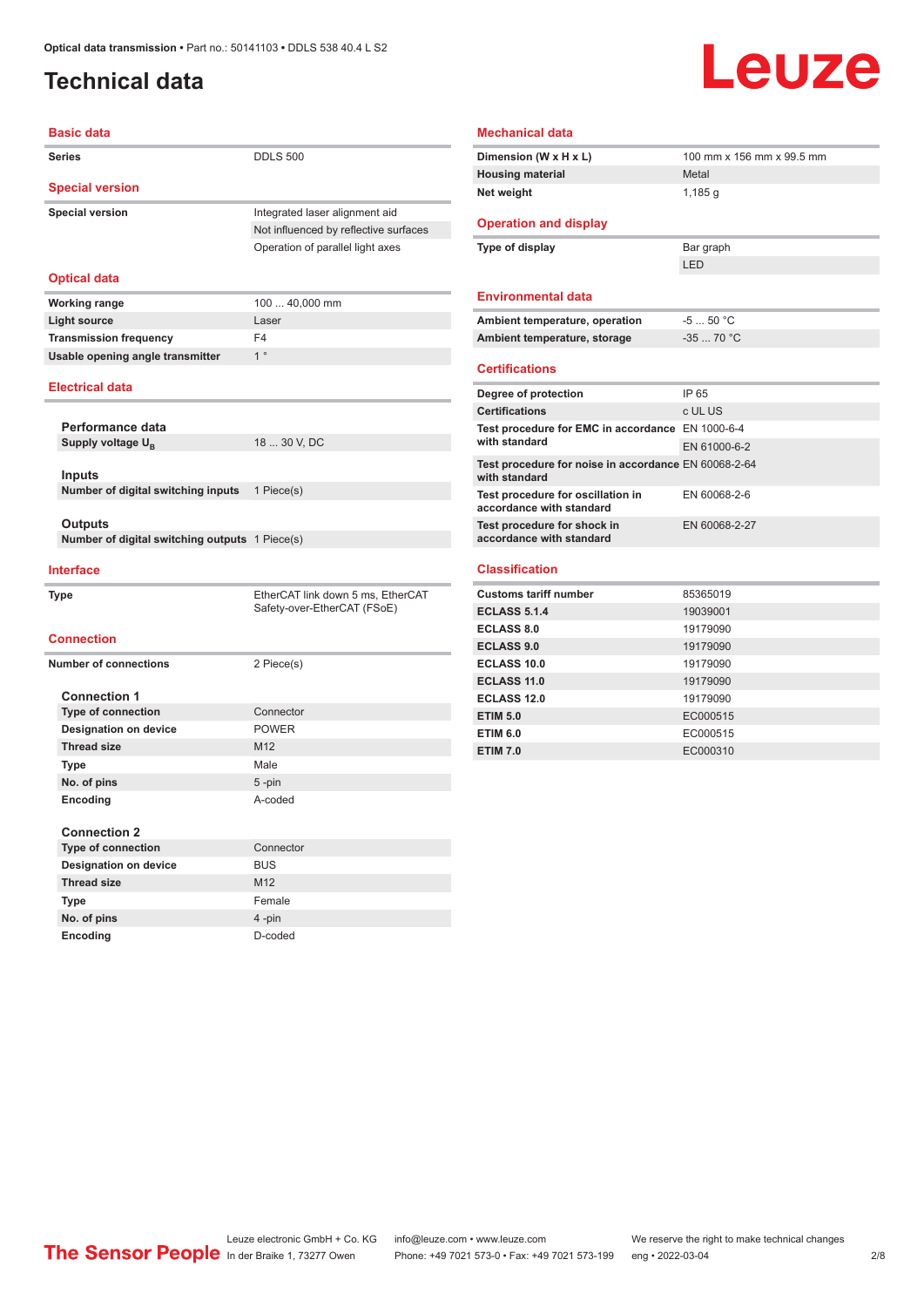#### <span id="page-2-0"></span>**Dimensioned drawings**

All dimensions in millimeters







A Center axis of transmitter and alignment laser

B Center axis of transmitter and receiver

C Center axis of receiver

Leuze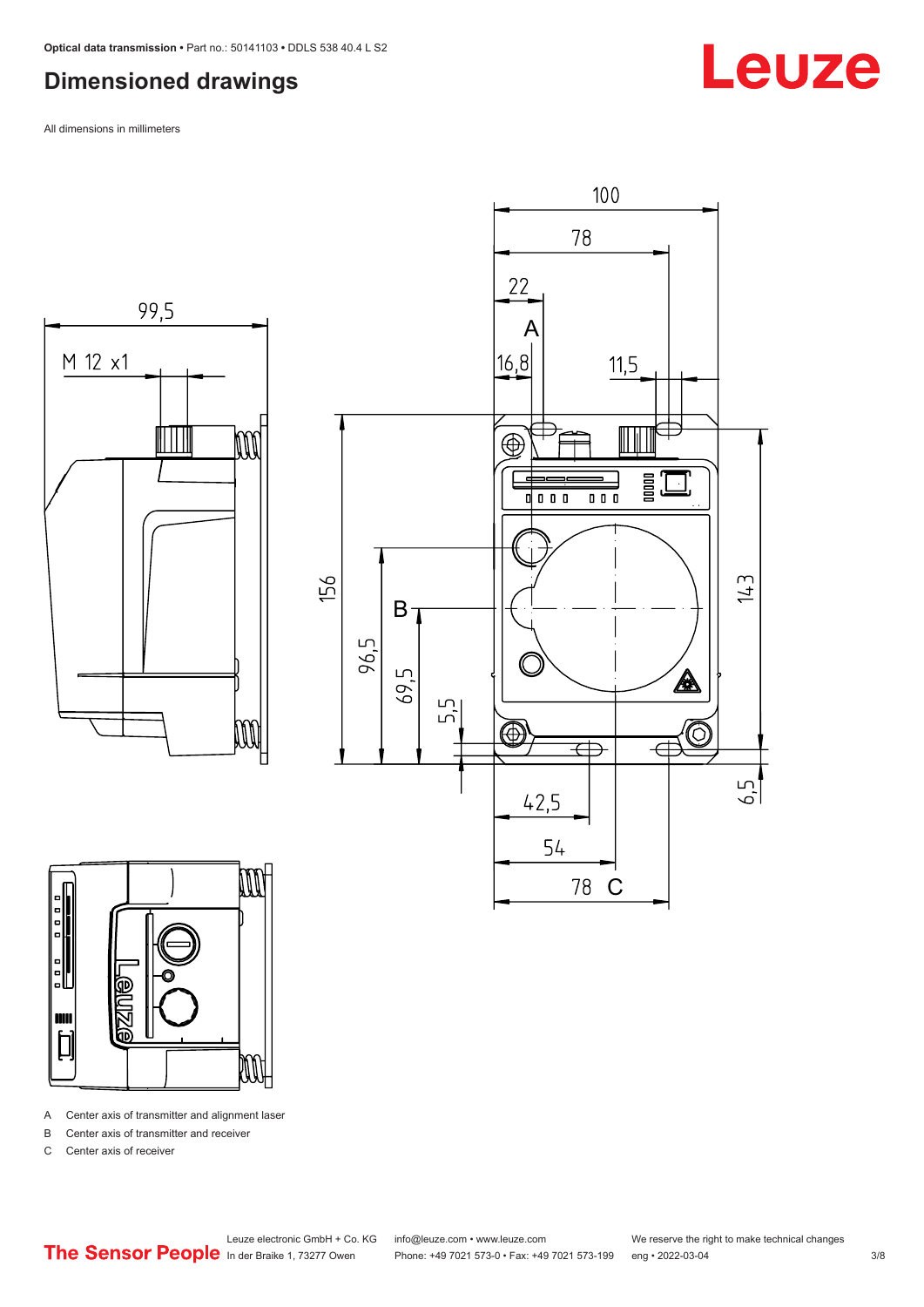#### <span id="page-3-0"></span>**Electrical connection**

| <b>Connection 1</b> | <b>POWER</b>   |
|---------------------|----------------|
| <b>Function</b>     | Signal IN      |
|                     | Signal OUT     |
|                     | Voltage supply |
| Type of connection  | Connector      |
| <b>Thread size</b>  | M12            |
| <b>Type</b>         | Male           |
| <b>Material</b>     | Metal          |
| No. of pins         | $5 - pin$      |
| Encoding            | A-coded        |

#### **Pin Pin assignment**

| $\overline{2}$<br>3<br>$\overline{4}$ | <b>VIN</b><br>IO <sub>1</sub><br>GND<br>IO <sub>2</sub> |  |
|---------------------------------------|---------------------------------------------------------|--|
| 5                                     | <b>FE/SHIELD</b>                                        |  |

#### $FE$  $\Leftrightarrow$ 1 2 4 5

2

3

4

#### **Connection 2 BUS**

|  |  | × |  |
|--|--|---|--|
|  |  |   |  |
|  |  |   |  |
|  |  |   |  |

| <b>Function</b>    | <b>BUS IN</b> |
|--------------------|---------------|
| Type of connection | Connector     |
| <b>Thread size</b> | M12           |
| <b>Type</b>        | Female        |
| <b>Material</b>    | Metal         |
| No. of pins        | 4-pin         |
| Encoding           | D-coded       |

| Pin | <b>Pin assignment</b> |  |
|-----|-----------------------|--|
|     | TD+                   |  |
|     | $RD+$                 |  |
|     | TD-                   |  |
|     | RD-                   |  |

### **Operation and display**

| <b>LED</b>     |            | <b>Display</b>           | <b>Meaning</b>                                    |
|----------------|------------|--------------------------|---------------------------------------------------|
| 1              | <b>AUT</b> | Off                      | Operating mode not active                         |
|                |            | Green, continuous light  | Operating mode 'Automatic'                        |
| $\overline{2}$ | <b>MAN</b> | Off                      | Operating mode not active                         |
|                |            | Green, continuous light  | Operating mode 'Manual'                           |
| 3              | <b>ADJ</b> | Off                      | Operating mode not active                         |
|                |            | Green, continuous light  | Operating mode 'Adjust'                           |
| 4              | <b>LAS</b> | Off                      | Operating mode not active                         |
|                |            | Green, continuous light  | Operating mode 'Alignment-laser mounting support' |
| 5              | <b>LLC</b> | Off                      | Operating mode not active                         |
|                |            | Green, continuous light  | LLC without interruption                          |
|                |            | Red, continuous light    | LLC interrupted at least once                     |
| 6              | <b>PWR</b> | Off                      | No supply voltage                                 |
|                |            | Green, flashing          | Device ok, initialization phase                   |
|                |            | Green, continuous light  | Data transmission active                          |
|                |            | Red, flashing            | Data transmission interrupted                     |
|                |            | Red, continuous light    | Device error                                      |
| 7              | <b>TMP</b> | Off                      | Operating temperature OK                          |
|                |            | Orange, continuous light | Operating temperature critical                    |





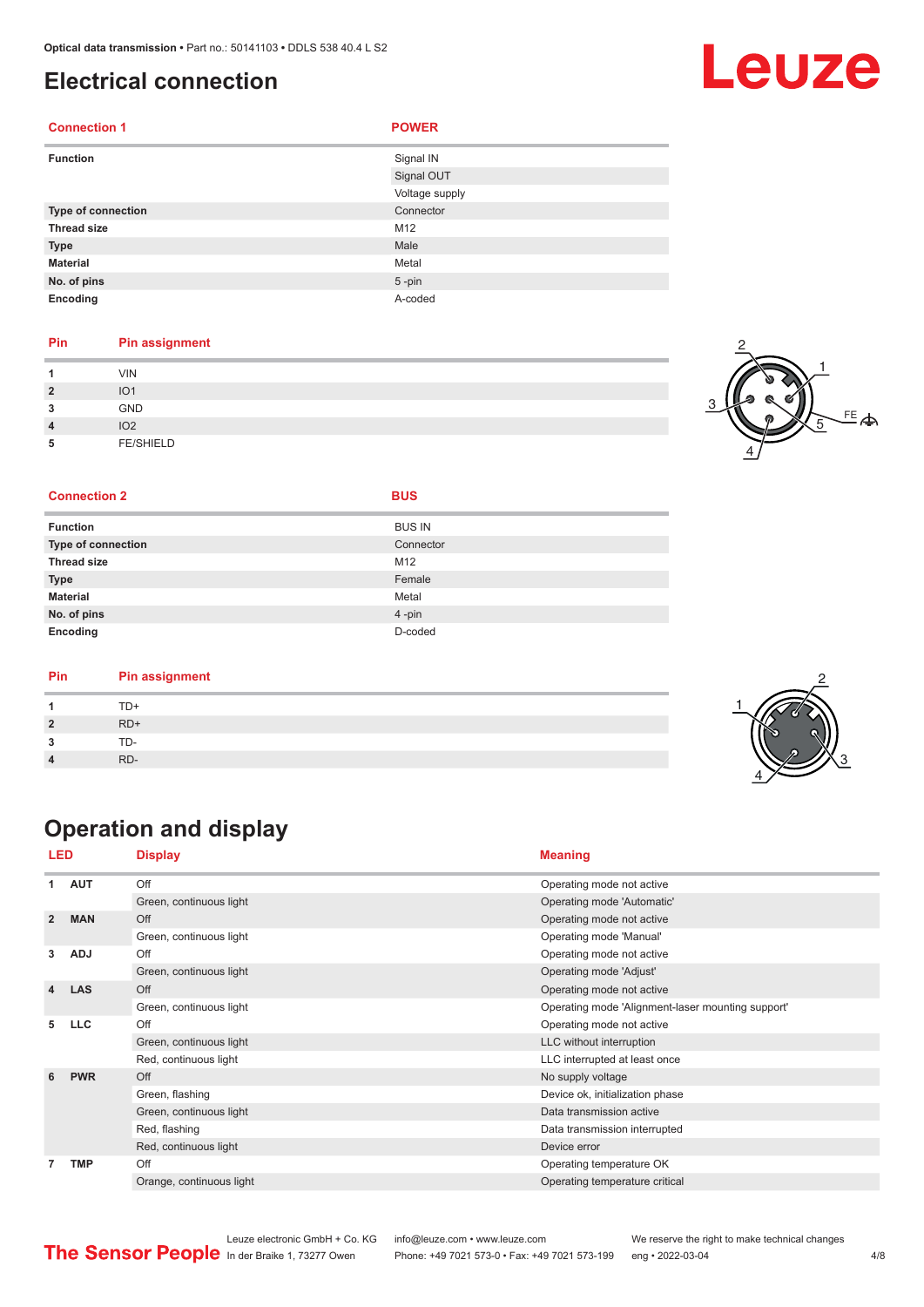#### <span id="page-4-0"></span>**Operation and display**

## Leuze

| LED             |                                 | <b>Display</b>              | <b>Meaning</b>                                                |
|-----------------|---------------------------------|-----------------------------|---------------------------------------------------------------|
|                 | <b>TMP</b>                      | Red, continuous light       | Operating temperature exceeded or not met                     |
| 8               | <b>LSR</b>                      | Off                         | With function reserve                                         |
|                 |                                 | Orange, continuous light    | Device OK, warning set                                        |
| 9               | <b>MAS</b>                      | Off                         | Installation on slave side                                    |
|                 |                                 | Green, continuous light     | Installation on master side                                   |
| 10 <sup>1</sup> | <b>OLK</b>                      | Off                         | Fault                                                         |
|                 |                                 | Green, continuous light     | No data transmission                                          |
|                 |                                 | Orange, continuous light    | Data transmission active                                      |
|                 | <b>11 ERL</b>                   | Off                         | Link OK                                                       |
|                 |                                 | Orange, continuous light    | Missing link (Ethernet cable connection) on the second device |
|                 |                                 | Red, continuous light       | No cable-connected link to the connected device               |
| 12 <sup>2</sup> | <b>LINK</b>                     | Off                         | No cable-connected link to the connected device               |
|                 |                                 | Green, continuous light     | Link OK                                                       |
|                 |                                 | Orange, continuous light    | Data transmission active                                      |
| 13              | <b>SIGNAL</b><br><b>QUALITY</b> | 2 red, 2 orange and 4 green | Received signal level                                         |

#### **Suitable receivers**

| Part no. | <b>Designation</b> | <b>Article</b>               | <b>Description</b>                                                                                                                                                                         |
|----------|--------------------|------------------------------|--------------------------------------------------------------------------------------------------------------------------------------------------------------------------------------------|
| 50141102 | DDLS 538 40.3 L S2 | Optical data<br>transmission | Special version: Operation of parallel light axes, Integrated laser alignment<br>aid, Not influenced by reflective surfaces<br>Working range: 100  40,000 mm<br>Connection: Connector, M12 |

#### **Part number code**

Part designation: **DDLS 5XXX YYY.Z A B CC**

| <b>DDLS</b> | Optical transceiver for digital data transmission                                                                                                                                                                                                                         |
|-------------|---------------------------------------------------------------------------------------------------------------------------------------------------------------------------------------------------------------------------------------------------------------------------|
| 5XXX        | <b>Series</b><br>508i: without integrated web server for remote diagnostics<br>508i: with integrated web server for remote diagnostics<br>538: without integrated web server for remote diagnostics (EtherCAT)<br>548i: with integrated web server for remote diagnostics |
| <b>YYY</b>  | Range for data transmission in m                                                                                                                                                                                                                                          |
| z           | Frequency of the transmitter<br>0: Frequency F0<br>1: Frequency F1<br>2: Frequency F2<br>3: Frequency F3<br>4: Frequency F4                                                                                                                                               |
| A           | Option<br>L: integrated laser alignment aid (for transmitter/receiver)<br>n/a: standard                                                                                                                                                                                   |
| B           | <b>Special equipment</b><br>H: With heating<br>n/a: no special equipment                                                                                                                                                                                                  |
| CC          | Special equipment<br>S2: Optimized for EtherCAT transmission<br>n/a: no special equipment                                                                                                                                                                                 |



 $\&$  A list with all available device types can be found on the Leuze website at www.leuze.com.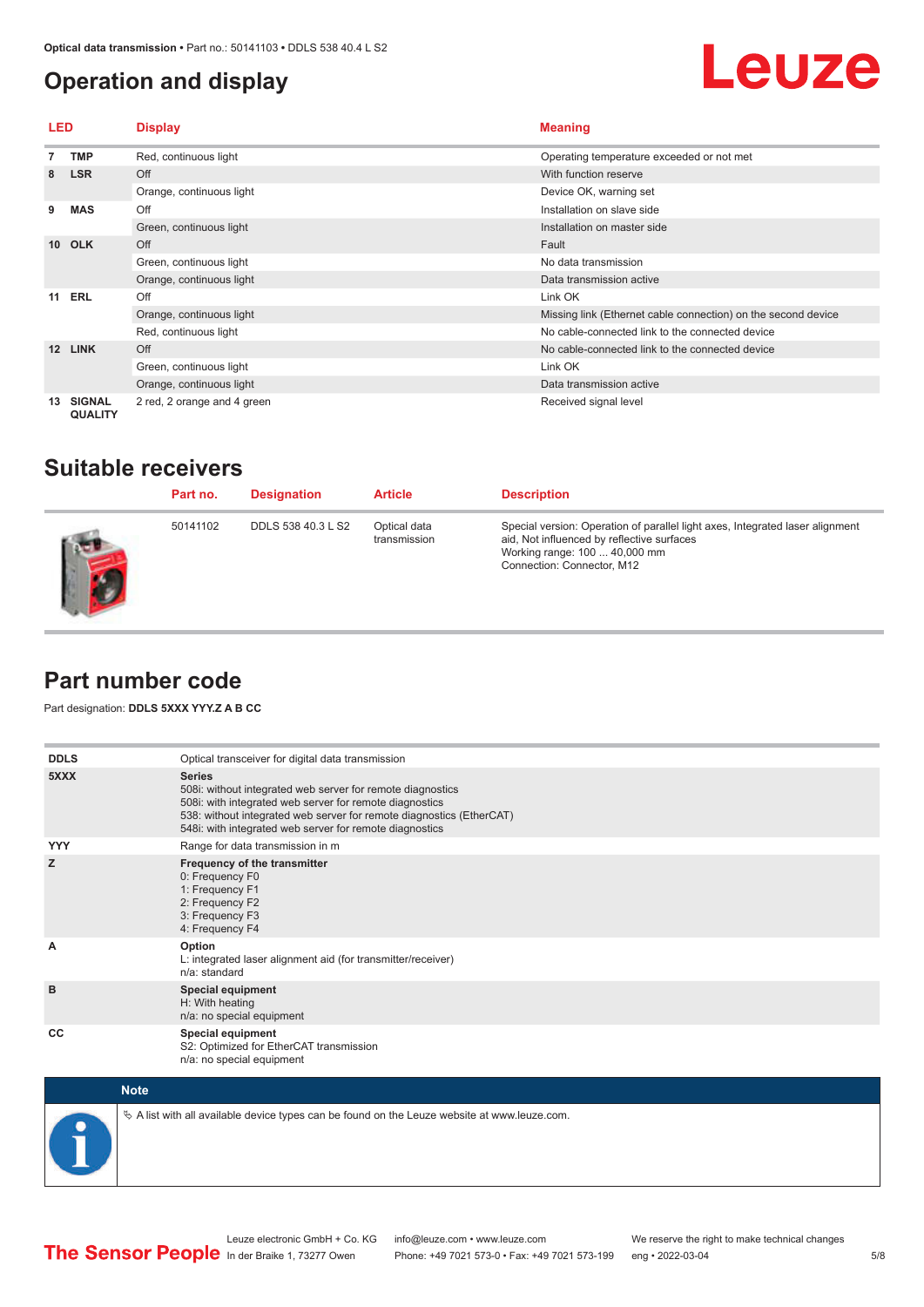#### **Notes**

# Leuze

#### **Observe intended use!**

**For UL applications:**

 $\ddot{\phi}$  This product is not a safety sensor and is not intended as personnel protection.

 $\&$  The product may only be put into operation by competent persons.

 $\%$  Only use the product in accordance with its intended use.

|  | $\%$ For UL applications, use is only permitted in Class 2 circuits in accordance with the NEC (National Electric Code).                                                                                                                                                                                                                    |
|--|---------------------------------------------------------------------------------------------------------------------------------------------------------------------------------------------------------------------------------------------------------------------------------------------------------------------------------------------|
|  |                                                                                                                                                                                                                                                                                                                                             |
|  | <b>ATTENTION! INVISIBLE LASER RADIATION - CLASS 1M LASER PRODUCT</b>                                                                                                                                                                                                                                                                        |
|  | Do not expose users of telescopic optics!<br>The device satisfies the requirements of IEC 60825-1:2007 (EN 60825-1:2007) safety regulations for a product of laser class 1M as well as the<br>U.S. 21 CFR 1040.10 regulations with deviations corresponding to "Laser Notice No. 50" from June 24, 2007.                                    |
|  | $\%$ Do not expose users of telescopic optics!<br>The device satisfies the requirements of IEC 60825-1:2007 (EN 60825-1:2007) safety regulations for a product of laser class 1M as well as the<br>U.S. 21 CFR 1040.10 regulations with deviations corresponding to "Laser Notice No. 50" from June 24, 2007.                               |
|  | $\&$ Looking into the beam path for extended periods using telescope optics may damage the eye's retina. Never look using telescope optics into the laser<br>beam or in the direction of reflecting beams.                                                                                                                                  |
|  | $\&$ CAUTION! The use of operating and adjusting devices other than those specified here or the carrying out of differing procedures may lead to dangerous<br>exposure to radiation!<br>The use of optical instruments or devices (e.g., magnifying glasses, binoculars) in combination with the device increases the danger of eye damage. |
|  | $\&$ Observe the applicable statutory and local laser protection regulations.                                                                                                                                                                                                                                                               |

 $\%$  The device must not be tampered with and must not be changed in any way. There are no user-serviceable parts inside the device. Repairs must only be performed by Leuze electronic GmbH + Co. KG.

#### **ATTENTION! LASER RADIATION – CLASS 1 LASER PRODUCT (alignment laser)**

The device satisfies the requirements of IEC 60825-1:2007 (EN 60825-1:2007) safety regulations for a product of **laser class 1** as well as the U.S. 21 CFR 1040.10 regulations with deviations corresponding to "Laser Notice No. 50" from June 24, 2007.

- ª The device satisfies the requirements of IEC 60825-1:2007 (EN 60825-1:2007) safety regulations for a product of **laser class 1** as well as the U.S. 21 CFR 1040.10 regulations with deviations corresponding to "Laser Notice No. 50" from June 24, 2007.
- $\%$  Observe the applicable statutory and local laser protection regulations.
- $\&$  The device must not be tampered with and must not be changed in any way. There are no user-serviceable parts inside the device. Repairs must only be performed by Leuze electronic GmbH + Co. KG.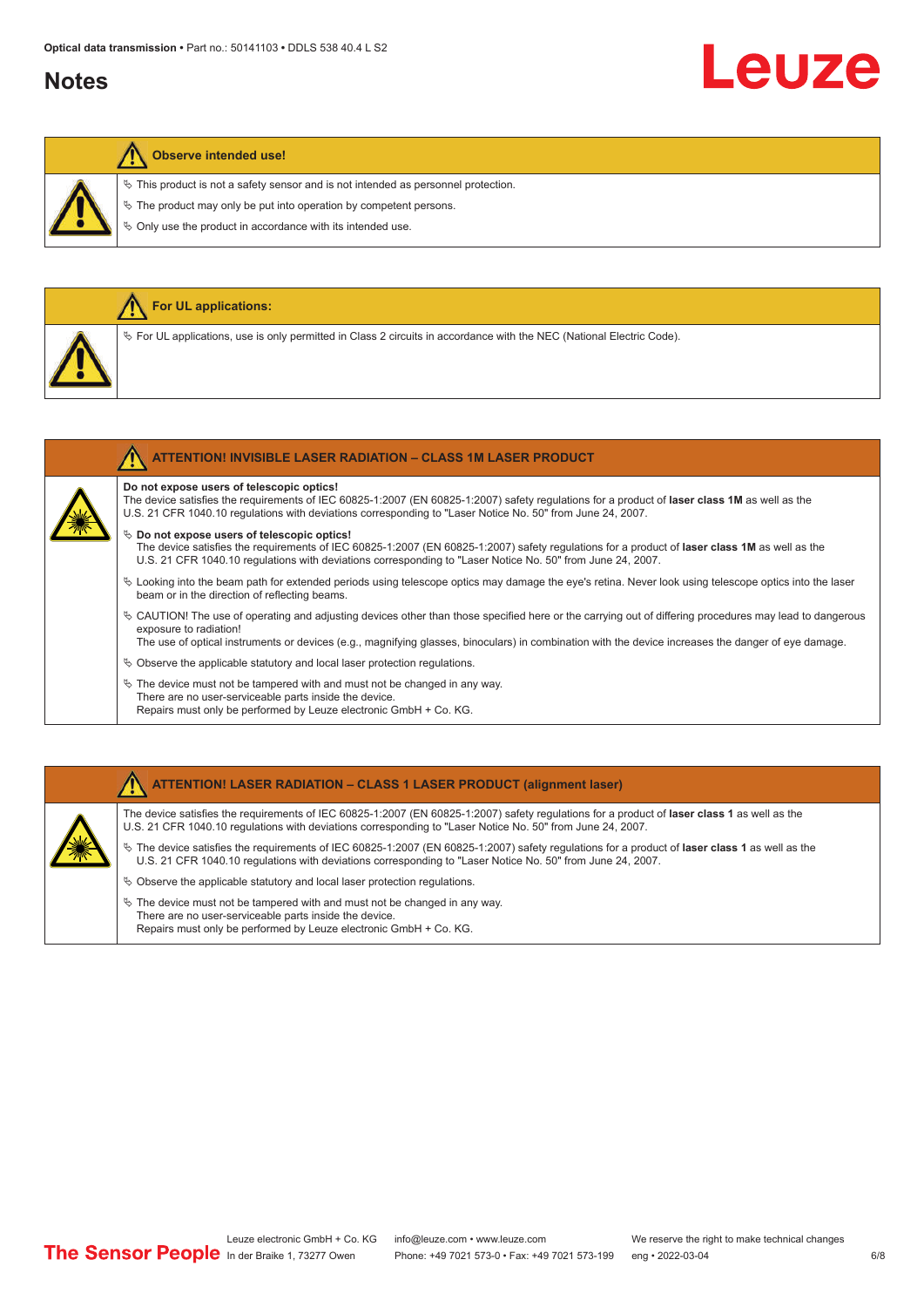#### **Accessories**

# Leuze

### Connection technology - Connection cables

|   | Part no. | <b>Designation</b>             | <b>Article</b>   | <b>Description</b>                                                                                                                                                                            |
|---|----------|--------------------------------|------------------|-----------------------------------------------------------------------------------------------------------------------------------------------------------------------------------------------|
| ≝ | 50132079 | KD U-M12-5A-V1-<br>050         | Connection cable | Connection 1: Connector, M12, Axial, Female, A-coded, 5-pin<br>Connection 2: Open end<br>Shielded: No<br>Cable length: 5,000 mm<br>Sheathing material: PVC                                    |
|   | 50135074 | <b>KS ET-M12-4A-P7-</b><br>050 | Connection cable | Suitable for interface: Ethernet<br>Connection 1: Connector, M12, Axial, Male, D-coded, 4-pin<br>Connection 2: Open end<br>Shielded: Yes<br>Cable length: 5,000 mm<br>Sheathing material: PUR |

### Connection technology - Interconnection cables

|        |   | Part no. | <b>Designation</b>                     | <b>Article</b>        | <b>Description</b>                                                                                                                                                                                                               |
|--------|---|----------|----------------------------------------|-----------------------|----------------------------------------------------------------------------------------------------------------------------------------------------------------------------------------------------------------------------------|
|        |   | 50137078 | <b>KSS ET-M12-4A-</b><br>M12-4A-P7-050 | Interconnection cable | Suitable for interface: Ethernet<br>Connection 1: Connector, M12, Axial, Male, D-coded, 4-pin<br>Connection 2: Connector, M12, Axial, Male, D-coded, 4-pin<br>Shielded: Yes<br>Cable length: 5,000 mm<br>Sheathing material: PUR |
| C<br>丝 | Ö | 50135081 | <b>KSS ET-M12-4A-</b><br>RJ45-A-P7-050 | Interconnection cable | Suitable for interface: Ethernet<br>Connection 1: Connector, M12, Axial, Male, D-coded, 4-pin<br>Connection 2: RJ45<br>Shielded: Yes<br>Cable length: 5,000 mm<br>Sheathing material: PUR                                        |

### Connection technology - Connectors

| Part no. | <b>Designation</b> | <b>Article</b> | <b>Description</b>                                                                          |
|----------|--------------------|----------------|---------------------------------------------------------------------------------------------|
| 50020501 | KD 095-5A          | Connector      | Connection: Connector with screw terminals, M12, Axial, Female, A-coded, 5<br>-pin          |
| 50112155 | S-M12A-ET          | Connector      | Suitable for interface: Ethernet<br>Connection: Connector, M12, Axial, Male, D-coded, 4-pin |